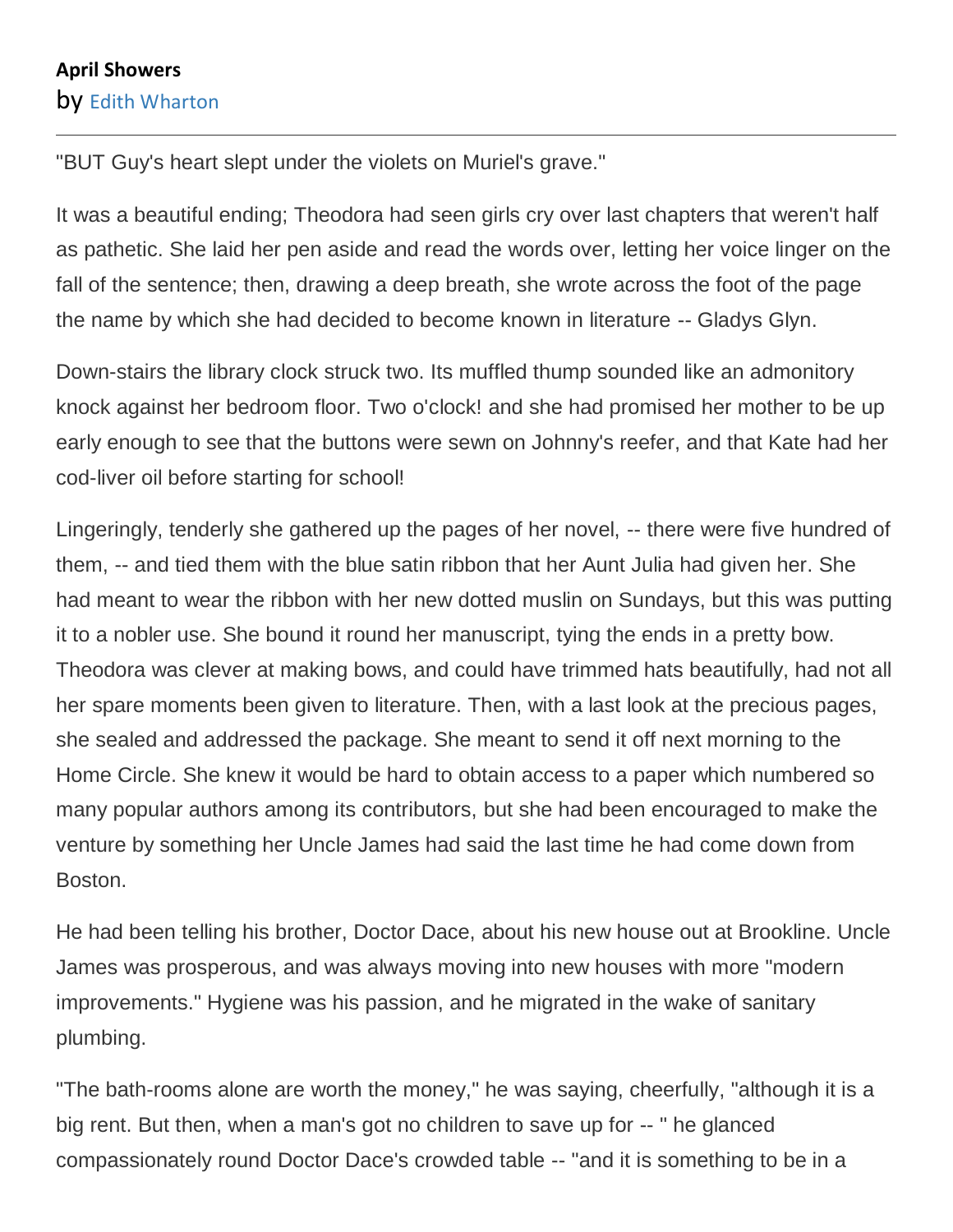neighborhood where the drainage is A 1. That's what I was telling our neighbor. Who do you suppose she is, by the way?" He smiled at Theodora. "I rather think that young lady knows all about her. Ever hear of Kathleen Kyd?"

Kathleen Kyd! The famous "society novelist," the creator of more "favorite heroines" than all her predecessors put together had ever turned out; the author of "Fashion and Passion," "An American Duchess," "Rhona's Revolt." Was there any intelligent girl from Maine to California whose heart would not have beat faster at the mention of that name?

"Why, yes," Uncle James was saying, "Kathleen Kyd lives next door. Frances G. Wollop is her real name, and her husband's a dentist. She's a very pleasant, sociable kind of woman; you'd never think she was a writer. Ever hear how she began to write? She told me the whole story. It seems she was saleswoman in a store, working on starvation wages, with a mother and a consumptive sister to support. Well, she wrote a story one day, just for fun, and sent it to the Home Circle. They'd never heard of her, of course, and she never expected to hear from them. She did, though. They took the story and passed their plate for more. She became a regular contributor and eventually was known all over the country. Now she tells me her books bring her in about ten thousand a year. Rather more than you and I can boast of, eh, John? Well, I hope this household doesn't contribute to her support." He glanced sharply at Theodora. "I don't believe in feeding youngsters on sentimental trash; it's like sewer-gas -- doesn't smell bad, and infects the system without your knowing it."

Theodora listened breathlessly. Kathleen Kyd's first story had been accepted by the Home Circle, and they had asked for more! Why should Gladys Glyn be less fortunate? Theodora had done a great deal of novel-reading, -- far more than her parents were aware of, -- and felt herself competent to pronounce upon the quality of her own work. She was almost sure that "April Showers" was a remarkable book. If it lacked Kathleen Kyd's lightness of touch, it had an emotional intensity never achieved by that brilliant writer. Theodora did not care to amuse her readers; she left that to more frivolous talents. Her aim was to stir the depths of human nature, and she felt she had succeeded. It was a great thing for a girl to be able to feel that about her first novel. Theodora was only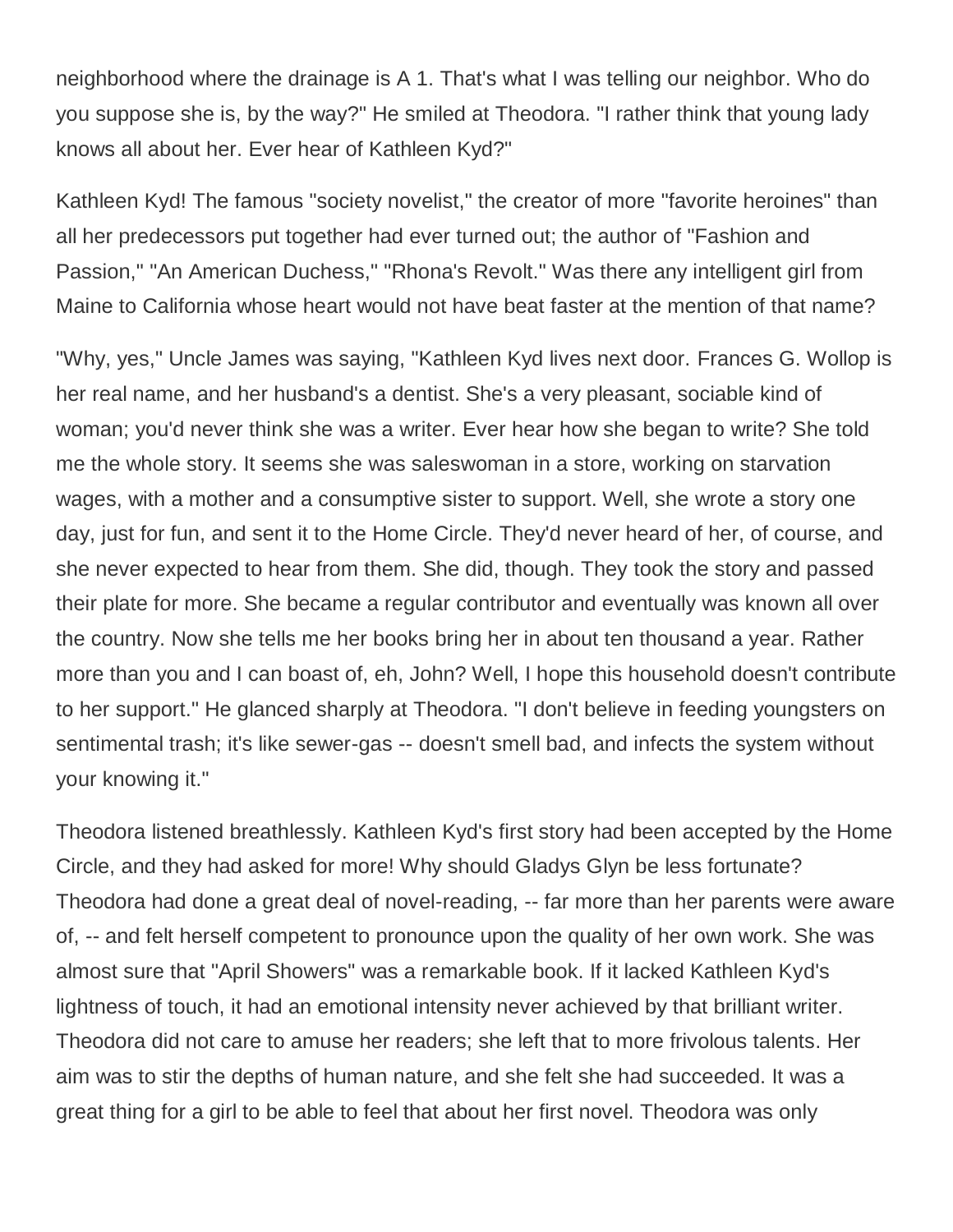seventeen; and she remembered, with a touch of retrospective compassion, that George Eliot had not become famous till she was nearly forty.

No, there was no doubt about the merit of "April Showers." But would not an inferior work have had a better chance of success? Theodora recalled the early struggles of famous authors, the notorious antagonism of publishers and editors to any new writer of exceptional promise. Would it not be wiser to write the book down to the average reader's level, reserving for some later work the great "effects" into which she had thrown all the fervor of her imagination? The thought was sacrilege! Never would she lay hands on the sacred structure she had reared; never would she resort to the inartistic expedient of modifying her work to suit the popular taste. Better obscure failure than a vulgar triumph. The great authors never stooped to such concessions, and Theodora felt herself included in their ranks by the firmness with which she rejected all thought of conciliating an unappreciative public. The manuscript should be sent as it was.

She woke with a start and a heavy sense of apprehension. The Home Circle had refused "April Showers!" No, that couldn't be it; there lay the precious manuscript, waiting to be posted. What was it, then? Ah, that ominous thump below stairs -- nine o'clock striking! It was Johnny's buttons!

She sprang out of bed in dismay. She had been so determined not to disappoint her mother about Johnny's buttons! Mrs. Dace, helpless from chronic rheumatism, had to entrust the care of the household to her eldest daughter; and Theodora honestly meant to see that Johnny had his full complement of buttons, and that Kate and Bertha went to school tidy. Unfortunately, the writing of a great novel leaves little time or memory for the lesser obligations of life, and Theodora usually found that her good intentions matured too late for practical results.

Her contrition was softened by the thought that literary success would enable her to make up for all the little negligences of which she was guilty. She meant to spend all her money on her family; and already she had visions of a wheeled chair for her mother, a fresh wallpaper for the doctor's shabby office, bicycles for the girls, and Johnny's establishment at a boarding-school where sewing on his buttons would be included in the curriculum. If her parents could have guessed her intentions, they would not have found fault with her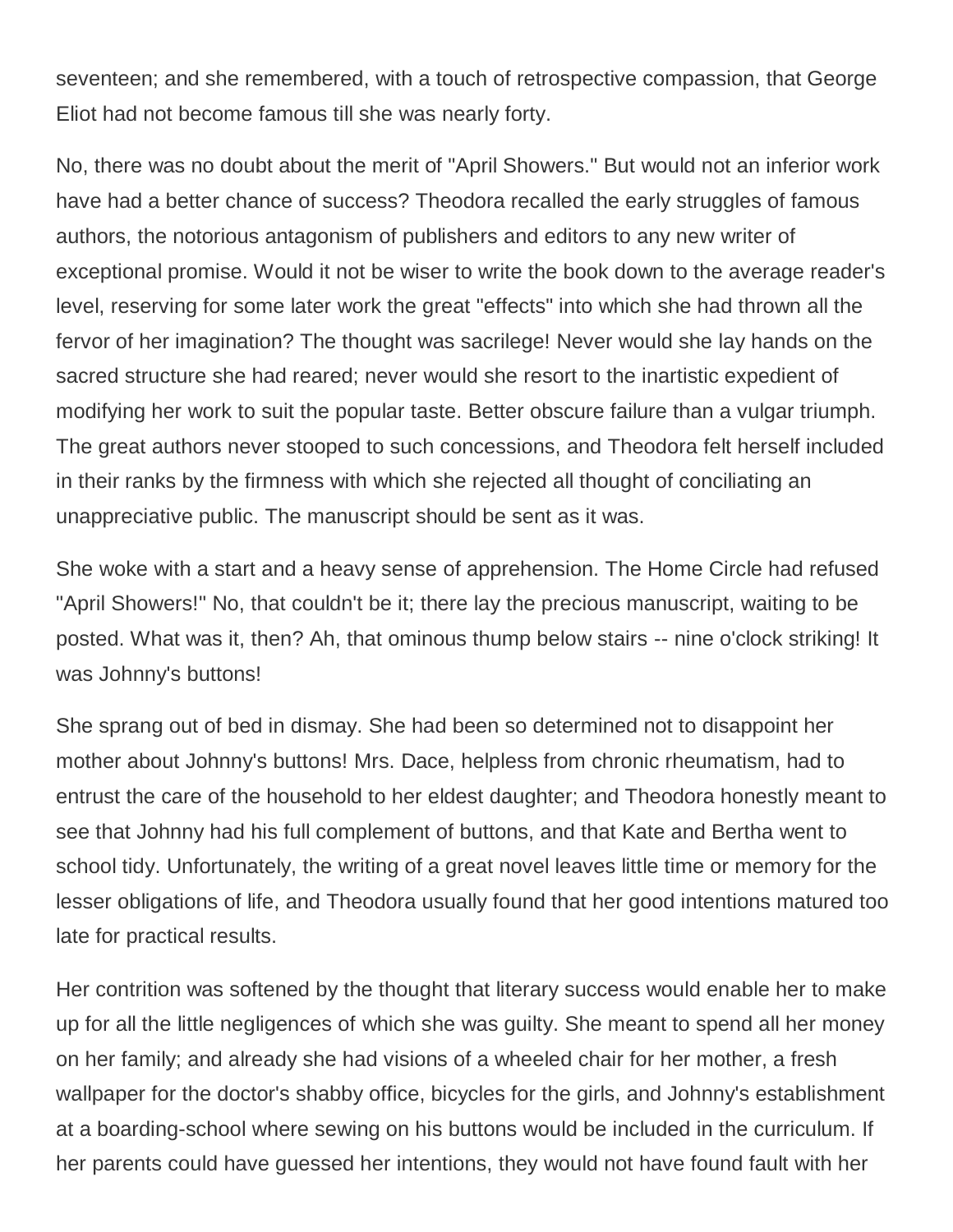as they did: and Doctor Dace, on this particular morning, would not have looked up to say, with his fagged, ironical air:

"I suppose you didn't get home from the ball till morning."

Theodora's sense of being in the right enabled her to take the thrust with a dignity that would have awed the unfeeling parent of fiction.

"I'm sorry to be late, father," she said.

Doctor Dace, who could never be counted on to behave like a father in a book, shrugged his shoulders impatiently.

"Your sentiments do you credit, but they haven't kept your mother's breakfast warm."

"Hasn't mother's tray gone up yet?"

"Who was to take it, I should like to know? The girls came down so late that I had to hustle them off before they'd finished breakfast, and Johnny's hands were so dirty that I sent him back to his room to make himself decent. It's a pretty thing for the doctor's children to be the dirtiest little savages in Norton!"

Theodora had hastily prepared her mother's tray, leaving her own breakfast untouched. As she entered the room up-stairs, Mrs. Dace's patient face turned to her with a smile much harder to bear than her father's reproaches.

"Mother, I'm so sorry -- "

"No matter, dear. I suppose Johnny's buttons kept you. I can't think what that boy does to his clothes!"

Theodora set the tray down without speaking. It was impossible to own to having forgotten Johnny's buttons without revealing the cause of her forgetfulness. For a few weeks longer she must bear to be misunderstood; then -- ah, then if her novel were accepted, how gladly would she forget and forgive! But what if it were refused? She turned aside to hide the dismay that flushed her face. Well, then she would admit the truth -- she would ask her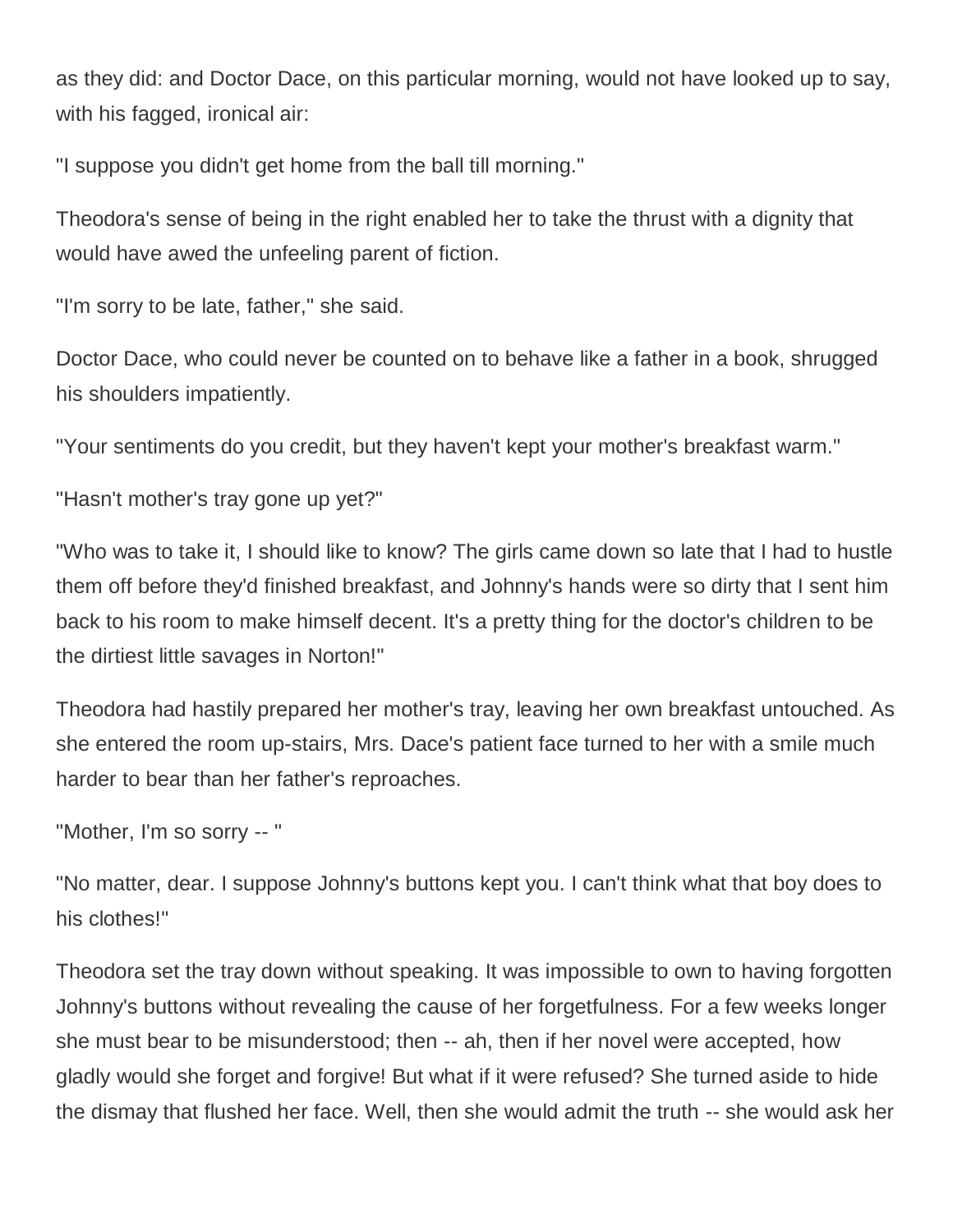parents' pardon, and settle down without a murmur to an obscure existence of mending and combing.

She had said to herself that after the manuscript had been sent, she would have time to look after the children and catch up with the mending; but she had reckoned without the postman. He came three times a day; and for an hour before each ring she was too excited to do anything but wonder if he would bring an answer this time, and for an hour afterward she moved about in a leaden stupor of disappointment. The children had never been so trying. They seemed to be always coming to pieces, like cheap furniture; Page 26

one would have supposed they had been put together with bad glue. Mrs. Dace worried herself ill over Johnny's tatters, Bertha's bad marks at school, and Kate's open abstention from cod-liver oil; and Doctor Dace, coming back late from a long round of visits to a fireless office with a smoky lamp, called out furiously to know if Theodora would kindly come down and remove the "East, West, home's best" that hung above the empty grate.

In the midst of it all, Miss Sophy Brill called. It was very kind of her to come, for she was the busiest woman in Norton. She made it her duty to look after other people's affairs, and there was not a house in town but had the benefit of her personal supervision. She generally came when things were going wrong, and the sight of her bonnet on the doorstep was a surer sign of calamity than a crape bow on the bell. After she left, Mrs. Dace looked very sad, and the doctor punished Johnny for warbling down the entry:

## "Miss Sophy Brill

Is a bitter pill!" while Theodora, locking herself in her room, resolved with tears that she would never write another novel.

The week was a long nightmare. Theodora could neither eat nor sleep. She was up early enough, but instead of looking after the children and seeing that breakfast was ready, she wandered down the road to meet the postman, and came back wan and empty-handed, oblivious of her morning duties. She had no idea how long the suspense would last; but she didn't see how authors could live if they were kept waiting more than a week.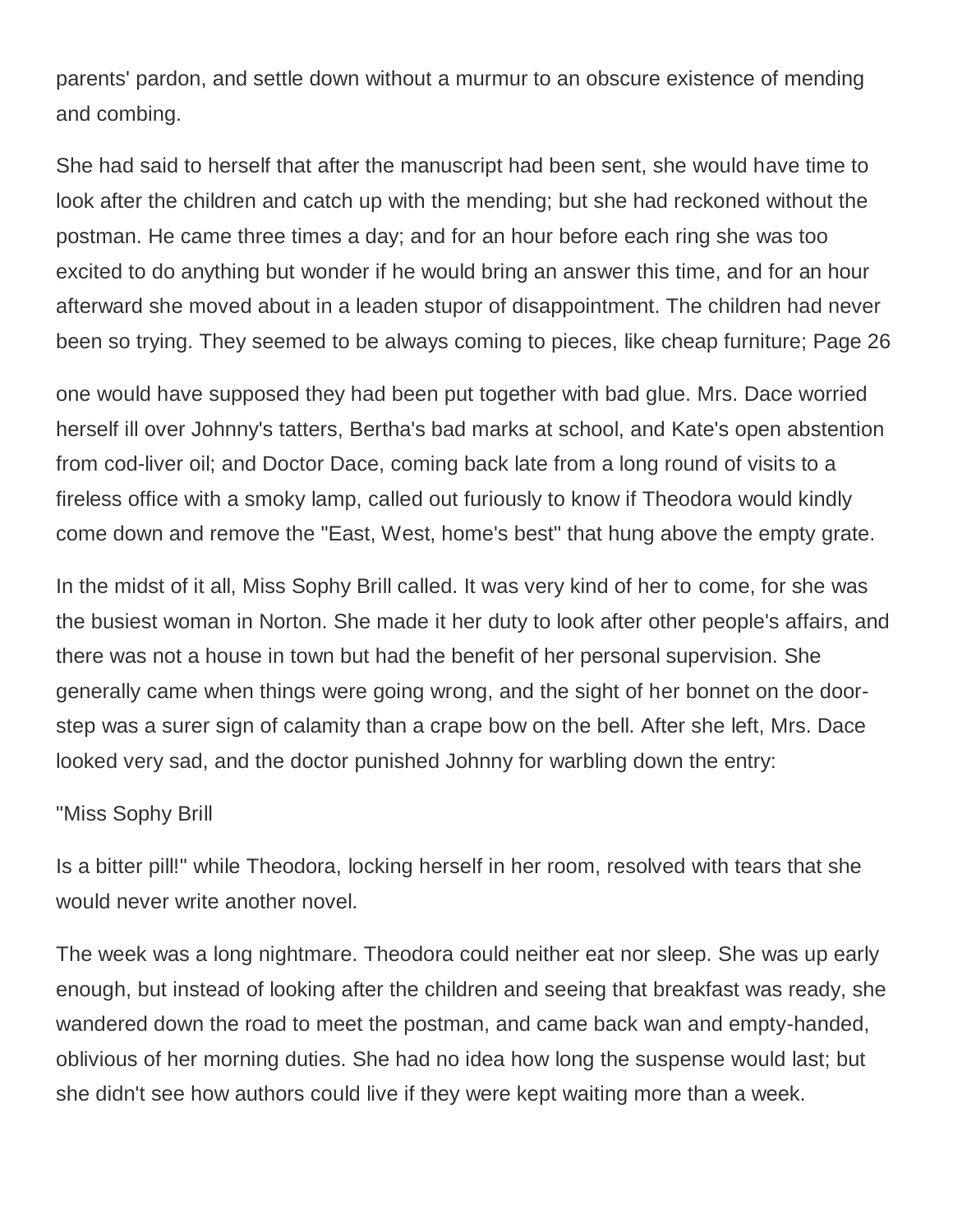Then suddenly, one afternoon -- she never quite knew how or when it happened -- she found herself with a Home Circle envelope in her hands, and her dazzled eyes flashing over a wild dance of words that wouldn't settle down and make sense.

"Dear Madam:" [They called her Madam! And then; yes, the words were beginning to fall into line now.] "Your novel, 'April Showers,' has been received, and we are glad to accept it on the usual terms. A serial on which we were counting for immediate publication has been delayed by the author's illness, and the first chapters of 'April Showers' will therefore appear in our midsummer number. Thanking you for favoring us with your manuscript, we remain," and so forth.

Theodora found herself in the wood beyond the schoolhouse. She was kneeling on the ground, brushing aside the dead leaves and pressing her lips to the little bursting green things that pushed up eager tips through last year's decay. It was spring -- spring! Everything was crowding toward the light, and in her own heart hundreds of germinating hopes had burst into sudden leaf. She wondered if the thrust of those little green fingers hurt the surface of the earth as her springing raptures hurt -- yes, actually hurt! -- her hot, constricted breast! She looked up through interlacing boughs at a tender, opaque blue sky full of the coming of a milky moon. She seemed enveloped in an atmosphere of loving comprehension. The brown earth throbbed with her joy, the tree-tops trembled with it, and a sudden star broke through the branches like an audible "I know!"

Theodora, on the whole, behaved very well. Her mother cried, her father whistled and said he supposed he must put up with grounds in his coffee now, and be thankful if he ever got a hot meal again; while the children took the most deafening and harassing advantage of what seemed a sudden suspension of the laws of nature.

Within a week everybody in Norton knew that Theodora had written a novel, and that it was coming out in the Home Circle. On Sundays, when she walked up the aisle, her friends dropped their prayer-books and the soprano sang false in her excitement. Girls with more pin-money than Theodora had ever dreamed of copied her hats and imitated her way of speaking. The local paper asked her for a poem; her old school-teachers stopped to shake hands and grew shy over their congratulations; and Miss Sophy Brill came to call. She had put on her Sunday bonnet, and her manner was almost abject. She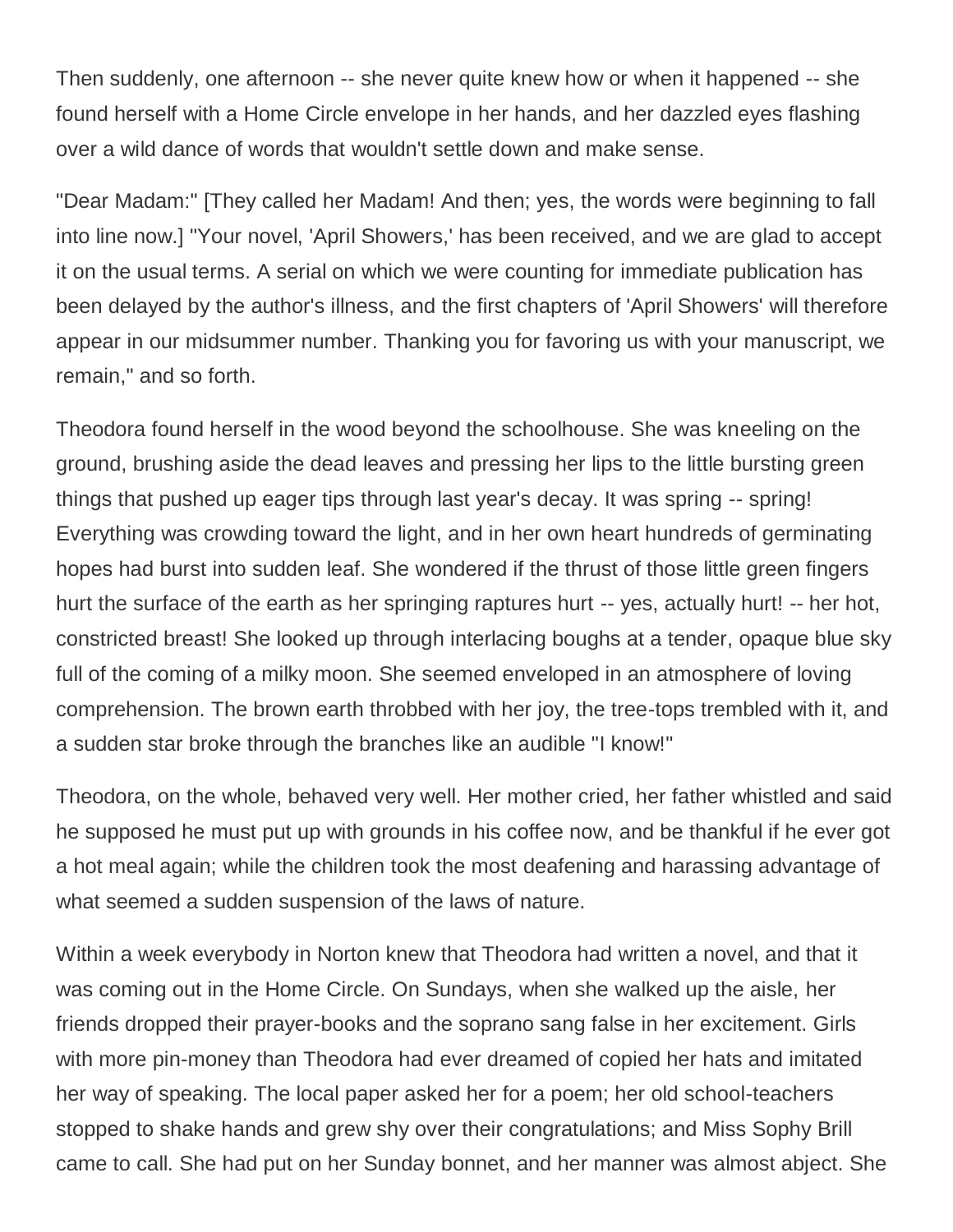ventured, very timidly, to ask her young friend how she wrote, whether it "just came to her," and if she had found that the kind of pen she used made any difference; and wound up by begging Theodora to write a sentiment in her album.

Even Uncle James came down from Boston to talk the wonder over. He called Theodora a "sly baggage," and proposed that she should give him her earnings to invest in a new patent grease-trap company. From what Kathleen Kyd had told him, he thought Theodora would probably get a thousand dollars for her story. He concluded by suggesting that she should base her next romance on the subject of sanitation, making the heroine nearly die of sewer-gas poisoning because her parents won't listen to the handsome young doctor next door, when he warns them that their plumbing is out of order. That was a subject that would interest everybody, and do a lot more good than the sentimental trash most women wrote.

At last the great day came. Theodora had left an order with the bookseller for the midsummer number of the Home Circle, and before the shop was open she was waiting on the sidewalk. She clutched the precious paper and ran home without opening it. Her excitement was almost more than she could bear. Not heeding her father's call to breakfast, she rushed up-stairs and locked herself in her room. Her hands trembled so that she could hardly turn the pages. At last -- yes, there it was: "April Showers."

The paper dropped from her hands. What name had she read beneath the title? Had her emotion blinded her?

"April Showers, by Kathleen Kyd."

Kathleen Kyd! Oh, cruel misprint! Oh, dastardly typographer! Through tears of rage and disappointment Theodora looked again: yes, there was no mistaking the hateful name. Her glance ran on. She found herself reading a first paragraph that she had never seen before. She read farther. All was strange. The horrible truth burst upon her: It was not her story!

-- -- -- --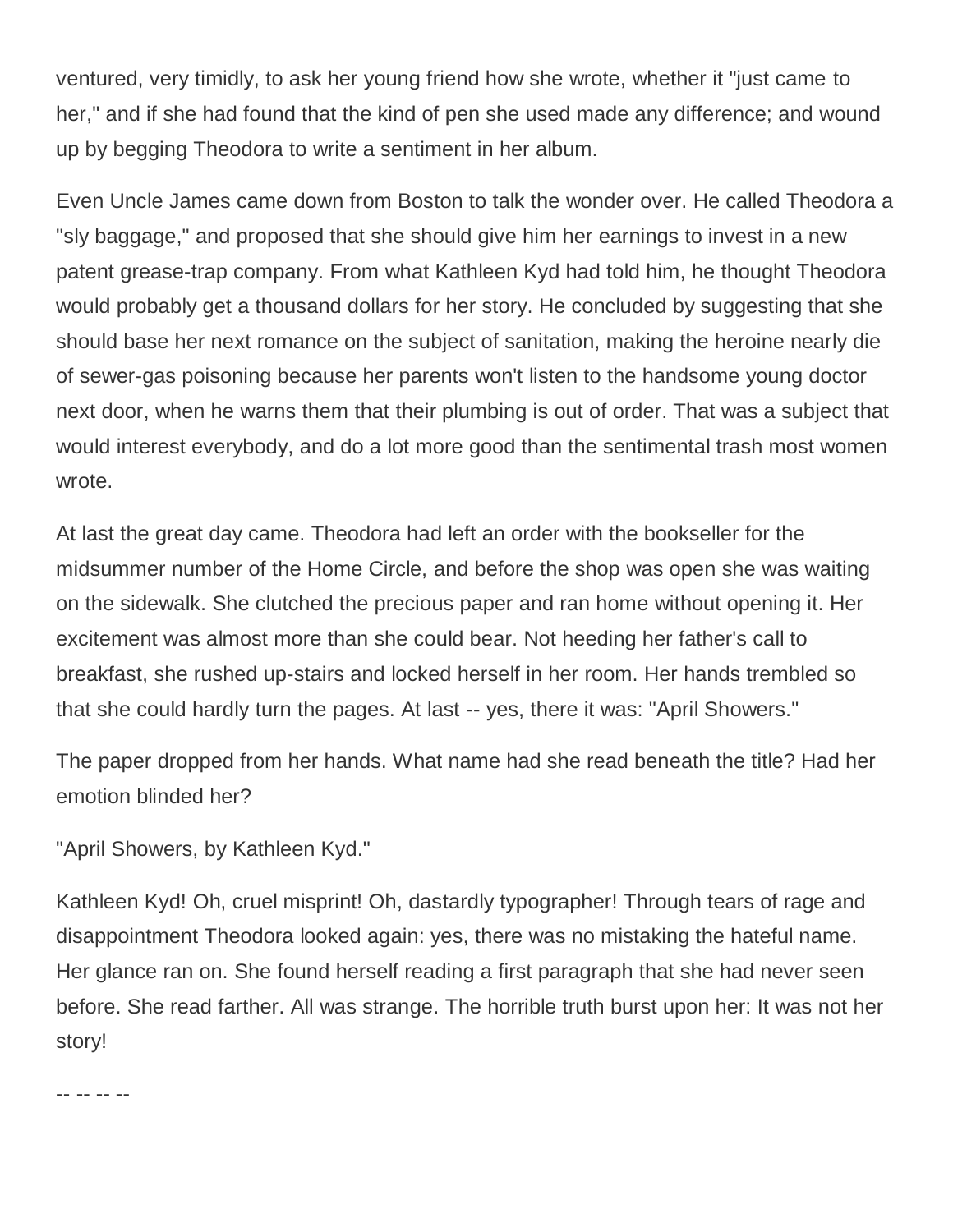She never knew how she got back to the station. She struggled through the crowd on the platform, and a gold-banded arm pushed her into the train just starting for Norton. It would be dark when she reached home; but that didn't matter -- nothing mattered now. She sank into her seat, closing her eyes in the vain attempt to shut out the vision of the last few hours; but minute by minute memory forced her to relive it; she felt like a rebellious school child dragged forth to repeat the same detested "piece."

Although she did not know Boston well, she had made her way easily enough to the Home Circle building; at least, she supposed she had, since she remembered nothing till she found herself ascending the editorial stairs as easily as one does incredible things in dreams. She must have walked very fast, for her heart was beating furiously, and she had barely breath to whisper the editor's name to a young man who looked out at her from a glass case, like a zoological specimen. The young man led her past other glass cases containing similar specimens to an inner enclosure which seemed filled by an enormous presence. Theodora felt herself enveloped in the presence, submerged by it, gasping for air as she sank under its rising surges.

Gradually fragments of speech floated to the surface. "'April Showers?' Mrs. Kyd's new serial? Your manuscript, you say? You have a letter from me? The name, please? Evidently some unfortunate misunderstanding. One moment." And then a bell ringing, a zoological specimen ordered to unlock a safe, her name asked for again, the manuscript, her own precious manuscript, tied with Aunt Julia's ribbon, laid on the table before her, and her outcries, her protests, her interrogations, drowned in a flood of bland apology: "An unfortunate accident -- Mrs. Kyd's manuscript received the same day -- extraordinary coincidence in the choice of a title -- duplicate answers sent by mistake -- Miss Dace's novel hardly suited to their purpose -- should of course have been returned -- regrettable oversight -- accidents would happen -- sure she understood."

The voice went on, like the steady pressure of a surgeon's hand on a shrieking nerve. When it stopped she was in the street. A cab nearly ran her down, and a car-bell jangled furiously in her ears. She clutched her manuscript, carrying it tenderly through the crowd, like a live thing that had been hurt. She could not bear to look at its soiled edges and the ink-stain on Aunt Julia's ribbon.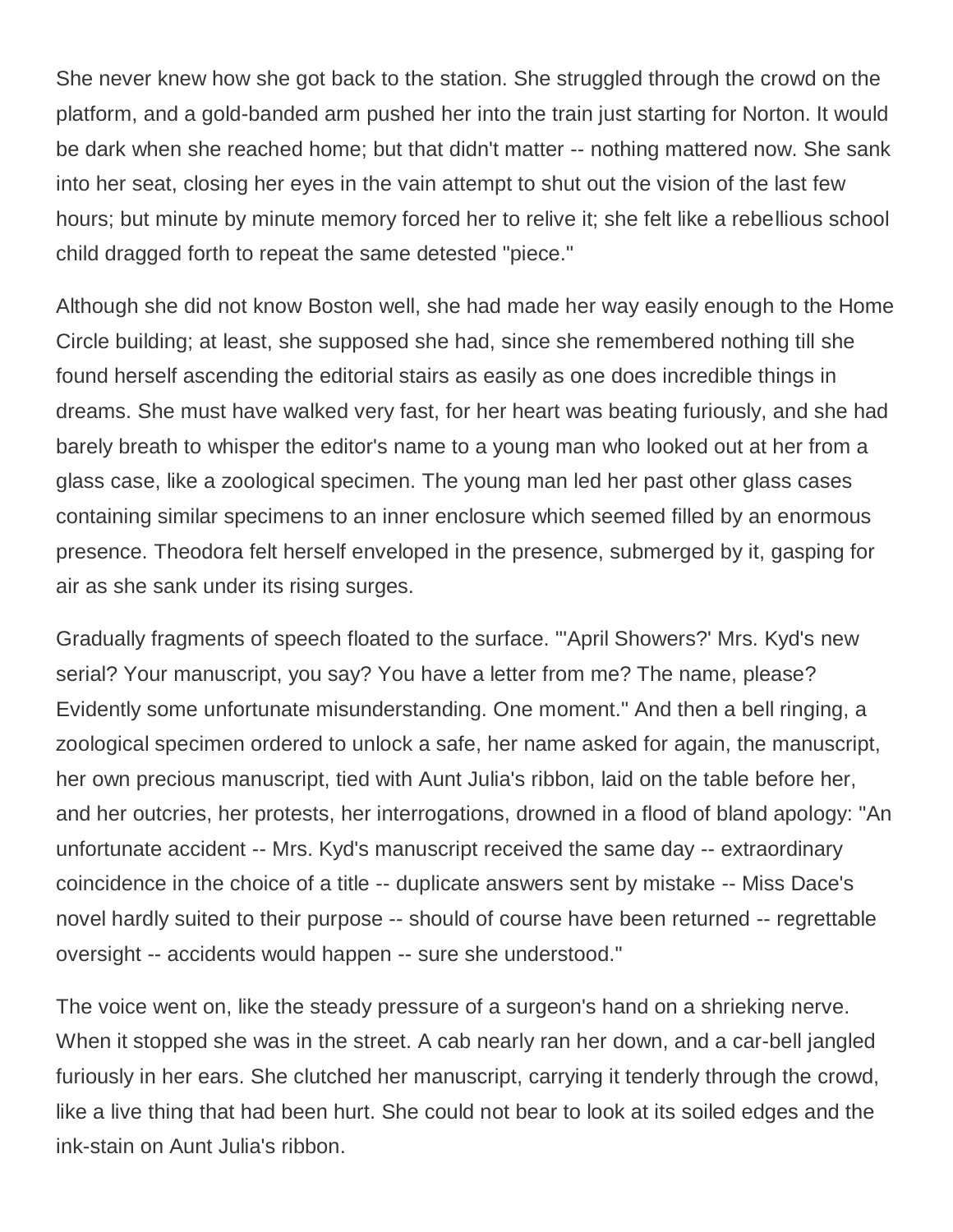The train stopped with a jerk, and she opened her eyes. It was dark, and by the windy flare of gas on the platform she saw the Norton passengers getting out. She stood up stiffly and followed them. A warm wind blew into her face the fragrance of the summer woods, and she remembered how, two months earlier, she had knelt among the dead leaves, pressing her lips to the first shoots of green. Then for the first time she thought of home. She had fled away in the morning without a word, and her heart sank at the thought of her mother's fears. And her father -- how angry he would be! She bent her head under the coming storm of his derision.

The night was cloudy, and as she stepped into the darkness beyond the station a hand was slipped in hers. She stood still, too weary to feel frightened, and a voice said, quietly:

"Don't walk so fast, child. You look tired."

"Father!" Her hand dropped from his, but he recaptured it and drew it through his arm. When she found voice, it was to whisper, "You were at the station?"

"It's such a good night I thought I'd stroll down and meet you."

Her arm trembled against his. She could not see his face in the dimness, but the light of his cigar looked down on her like a friendly eye, and she took courage to falter out: "Then you knew -- "

"That you'd gone to Boston? Well, I rather thought you had."

They walked on slowly, and presently he added, "You see, you left the Home Circle lying in your room."

How she blessed the darkness and the muffled sky! She could not have borne the scrutiny of the tiniest star.

"Then mother wasn't very much frightened?"

"Why, no, she didn't appear to be. She's been busy all day over some toggery of Bertha's."